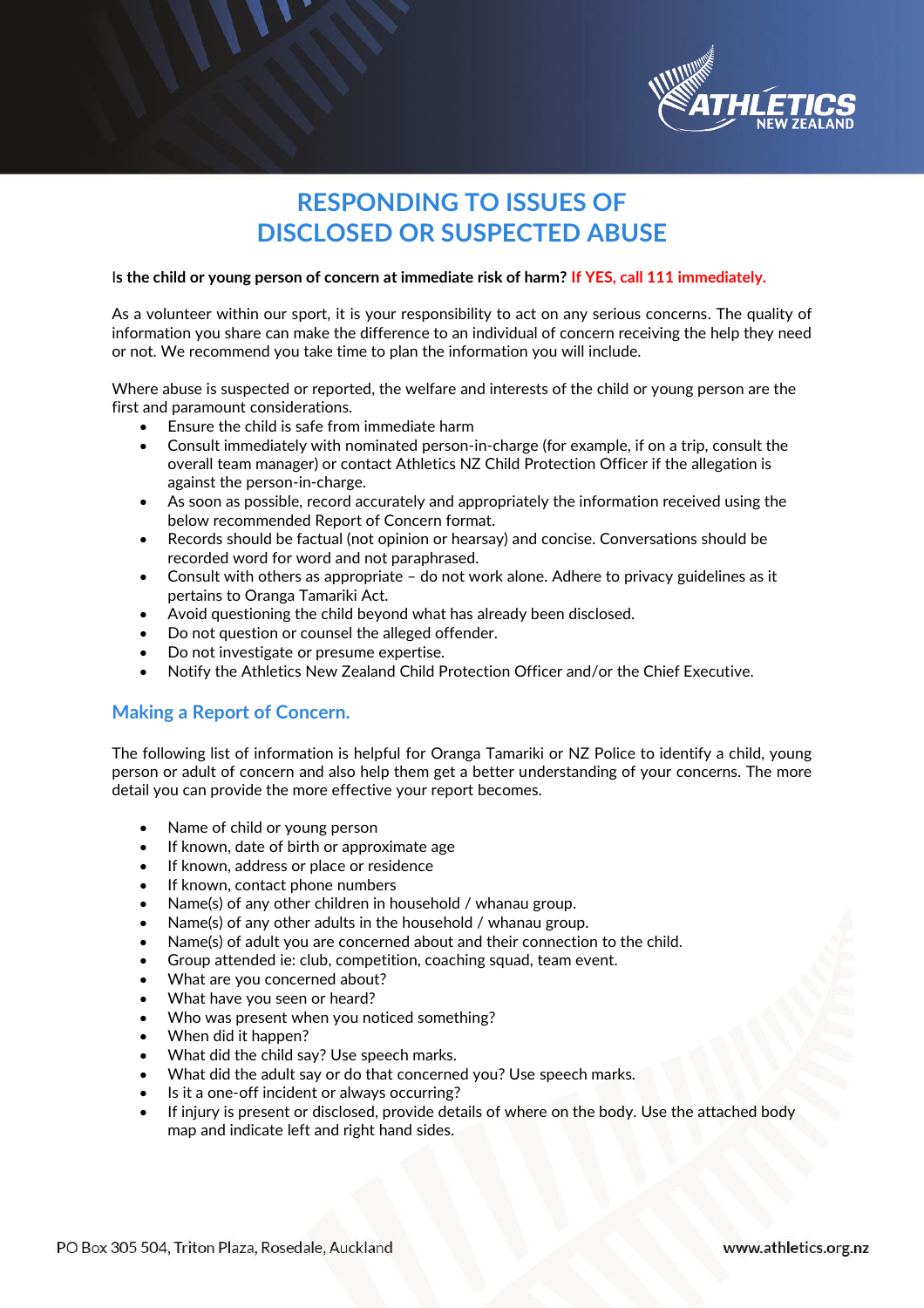

- Using the child or adult's own words, record how the injury happened and any other details disclosed. Use speech marks.
- What have you done to safeguard or protect the child?
- Who else is aware of or shares your concerns?
- Have you spoken to the child's family of your concern(s). If not, detail why. For example fear of child's or own safety.
- 
- Do the family know you are making a report of concern? If yes, what was their response.<br>• If you have any reason to believe that a child will be at increased risk or harm as a result o • If you have any reason to believe that a child will be at increased risk or harm as a result of submitting this report of concern, please ensure you highlight this in your report.
- Include your full name and relationship to the child or young person. Also your contact details.

This report should be filed as soon as possible with both a Centre representative and the Athletics NZ Child Protection Officer.

#### Athletics NZ Child Protection Officer

Athletics NZ has an appointed Child Protection Officer, who is the person of contact for any concerns related to child safety.

Fiona Maisey Young People's Lead fiona@athletics.org.nz 021 468 545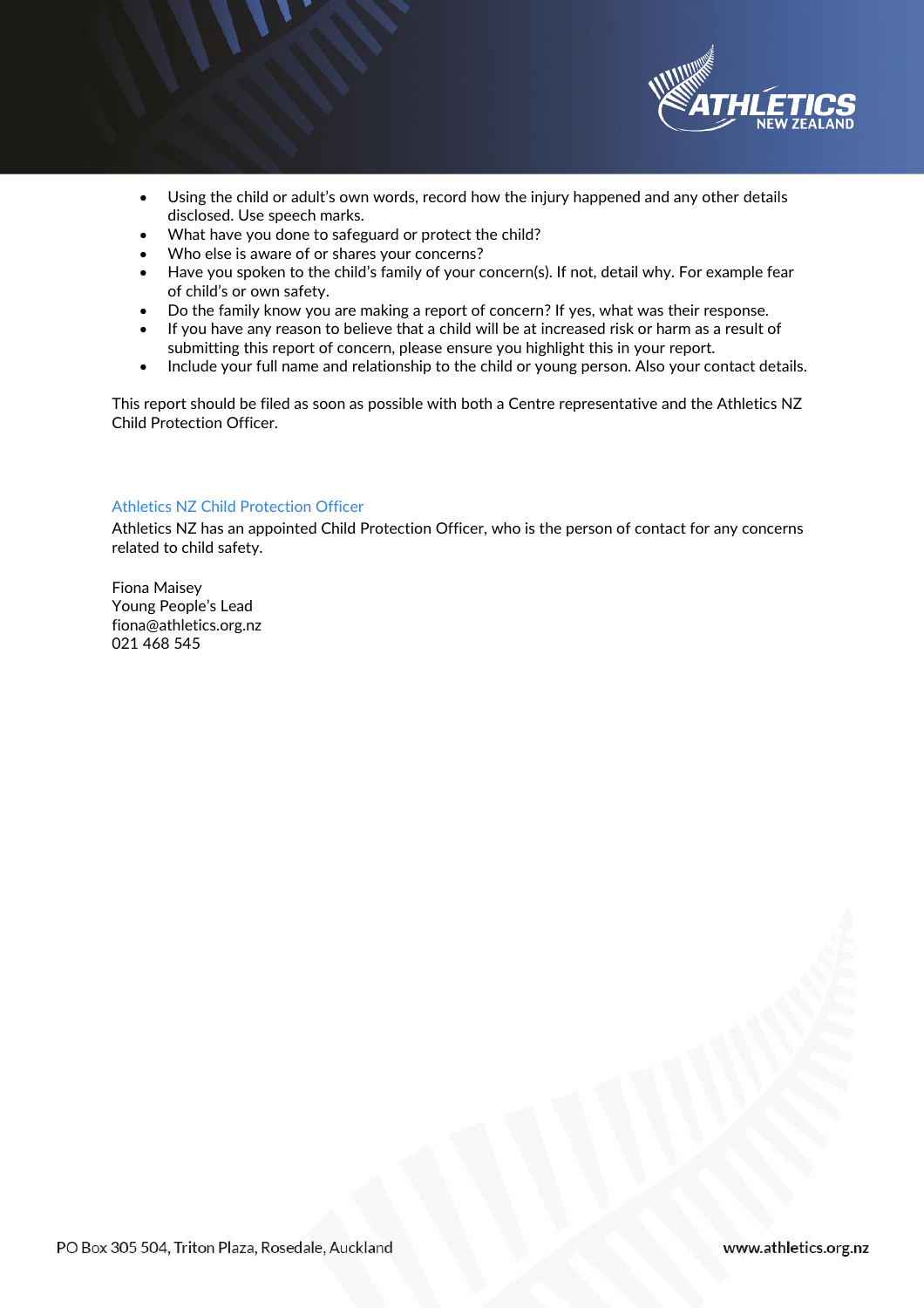

The following is a step by step guide to the actions you should take if abuse is suspected or disclosed.